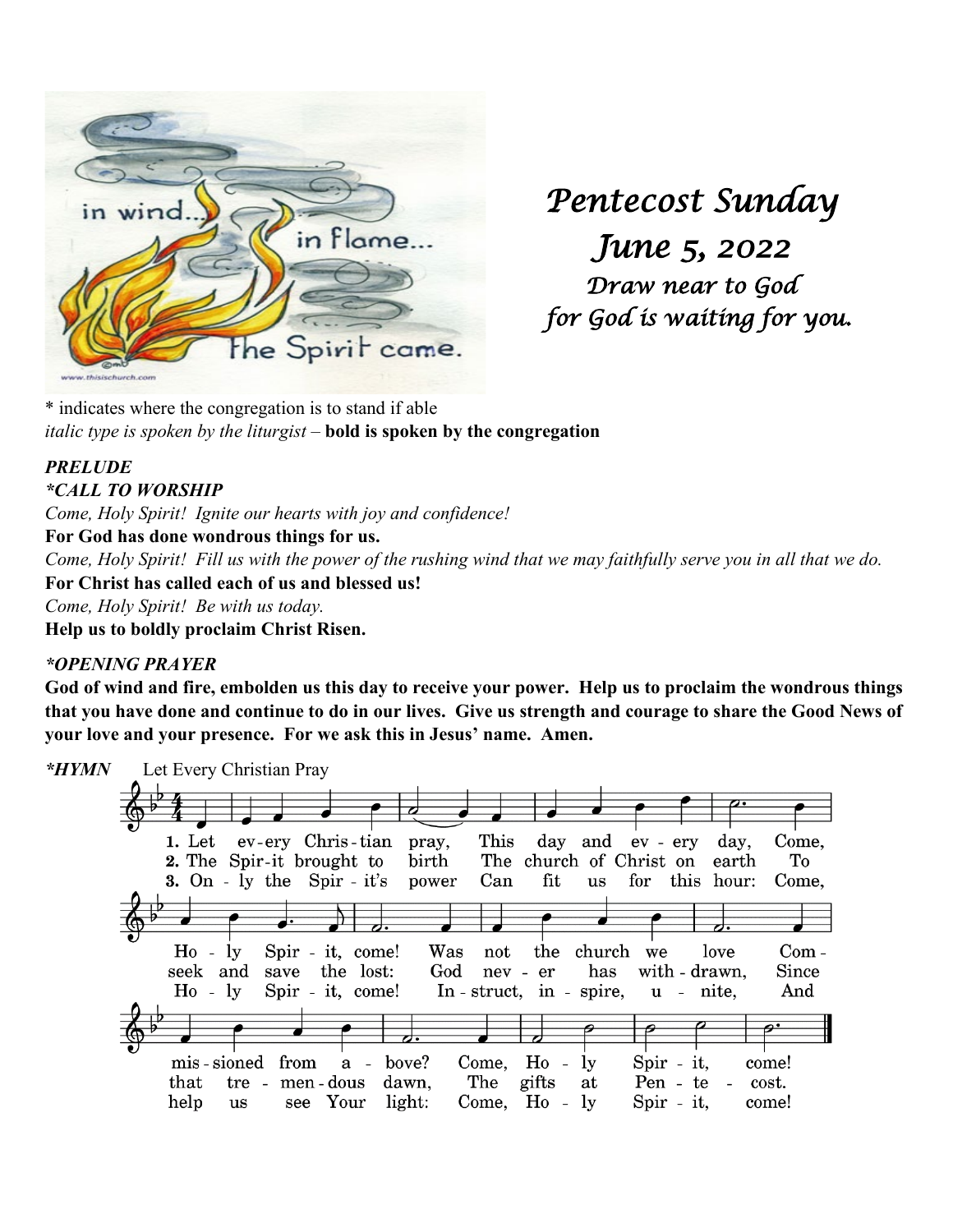#### *CALL TO CONFESSION*

# *PRAYER OF CONFESSION AND BROKENESS*

**Lord God, you know us too well. You know that we would be like the disciples following the crucifixion and even the resurrection. We would rather hide and mutter and weep, than proclaim the power of your love. The world is a difficult place. We fear so much. We want people to like us, and so we hold back on our proclamation of our faith. We don't want to offend anyone. But your love and presence are not offensive. They are empowering and healing. Bring your holy fire upon us this day to ignite a spark of joy in our hearts and our voices. Bring the power of your rushing wind through our spirits that we may be turned in new directions for service and witness. We pray this in Jesus' name. Amen.**

### *WORDS OF ASSURANCE AND BLESSING*

*… So remember the good news and say aloud:* **Jesus died for me. Jesus forgives me. Jesus loves me. Jesus is good to me. Amen.**

#### *\*GLORIA PATRI*

**Glory be to the Father, and to the Son, and to the Holy Ghost; as it was in the beginning, is now, and ever shall be, world without end. Amen. Amen.**

*OLD TESTAMENT LESSON* Ezekiel 37:1-14

**SPECIAL MUSIC** Praise the Lord! Ye Heavens Adore Him John Purifoy

Bell Choir

#### *TIME WITH THE CHILDREN*

#### *\*HYMN* #*292* As The Wind Song

1. As the wind song through the trees, as the stirring of the breeze, so it is with the Spirit of God, as the heart made strangely warm, as the voice within the storm, so it is with the Spirit of God. Never seen, ever known where the wind has brown bringing life, bringing power to the world, as the dancing tongues of fire, as the soul's most deep desire, so it is with the Spirit of God.

2. As the rainbow after rain, as the hope that's born again, so it is with the Spirit of God, as the green in the spring, as the kite on a string, so it is with the Spirit of God, making worlds that are new, making peace come true, bringing gifts, bringing love to the world, as the rising of the yeast, as the wine at the feast, so it is with the Spirit of God.

### *NEW TESTAMENT LESSON* Acts 2:1-18

*SERMON* Wind Power

#### *RECOGNITION OF THE OFFERING \*DOXOLOGY*

**Praise God from whom all blessings flow. Praise him, all creatures here below. Praise him above, ye heavenly hosts. Praise Father, Son, and Holy Ghost. Amen.**

#### **\****PRAYER OF DEDICATION*

**Pentecost God, take our hearts and set them on fire. Take our lives and transform them. Take our church and resurrect it with your life-giving Spirit. Take our gifts and use them for the fulfillment of your vision of peace and unity. Amen.**

*JOYS AND CONCERNS INVITATION TO THE TABLE GREAT PRAYER OF THANKSGIVING*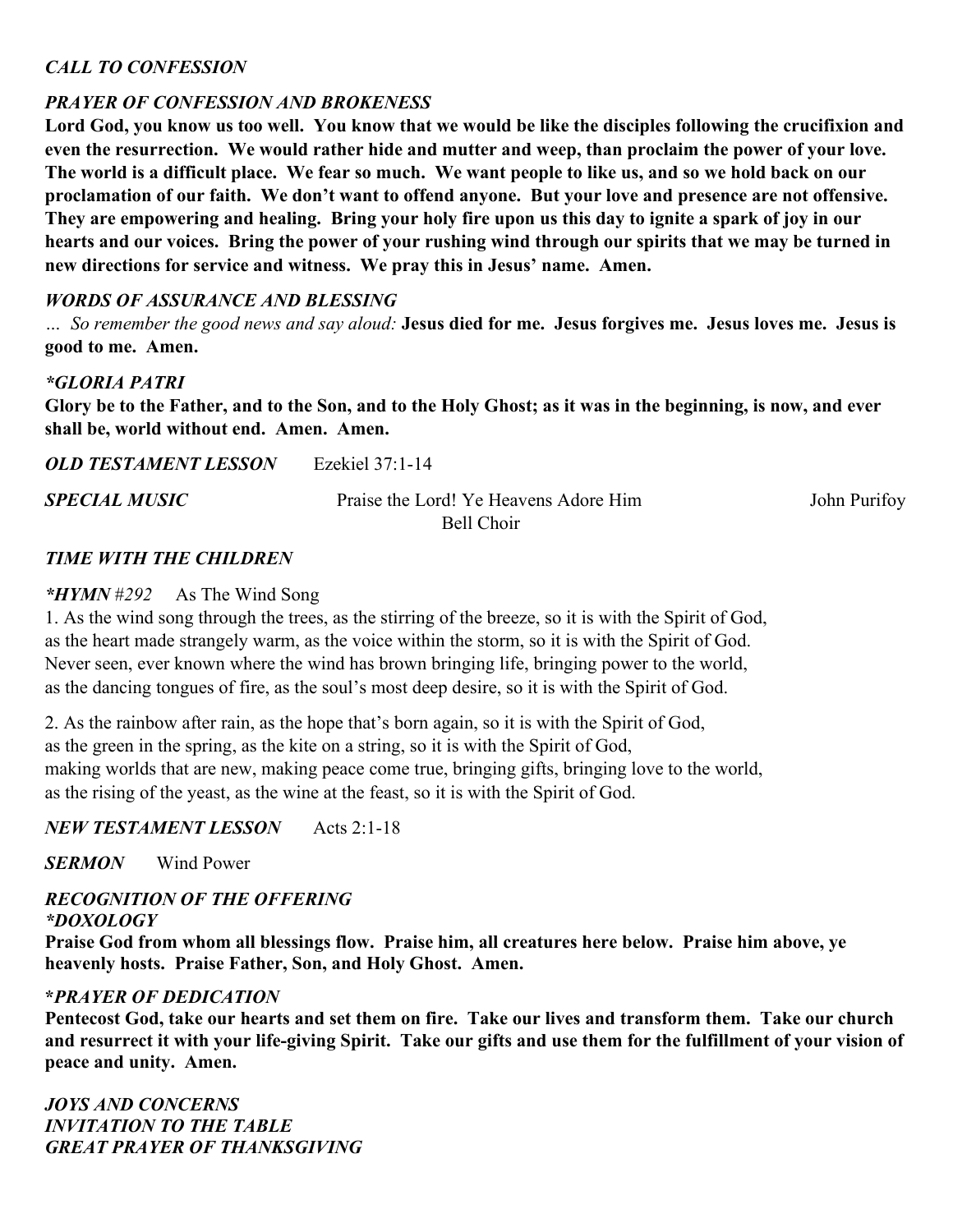*The Lord be with you.*  **And also with you.** *Lift up your hearts.*  **We lift them up to the Lord.** *Let us give thanks to the Lord our God.*  **It is right to give our thanks and praise.**

#### *SHARING THE ELEMENTS* (Please hold up your elements as the Words of Institution are spoken) *UNISON PRAYER*

**Loving God, we thank you that you have fed us in this sacrament, united us with Christ, and given us a foretaste of the heavenly banquet in your eternal realm. Send us out in the power of your Spirit to live and work to your praise and glory, for the sake of Jesus Christ our Lord. Amen.**

*\*HYMN* #539 We Will Go Out with Joy 1. We will go out with joy in the Spirit; we will go out with God. (repeat) Alleluia! We will go out with joy. Alleluia! Alleluia!

2. Now anyone who's born of the Spirit, sing a new song of joy. (repeat) Alleluia! We will go out with joy. Alleluia! Alleluia!

3. We will go out with joy in the Spirit; we will go out with God. (repeat) Alleluia! We will go out with joy. Alleluia! Alleluia!

*\*BENEDICTION*

*POSTLUDE*

### ANNOUNCEMENTS: June 5, 2022

**This week's carillon is in memory of Reta Kruse.**

**TONIGHT, YOUTH GROUP:** Summer Soaker Sunday June 5, 6:30pm – 8:00pm. at Missi Dell'Orefice's home.

**STRAWBERRY FESTIVAL – June 10, 2022 at 6:00 PM -** There will be hot dogs, baked beans, vegetables and of course, STRAWBERRY SHORTCAKE! If you would like to help with preparing the berries Friday morning, please contact Susan in the church office.

**CHURCH CLEAN-UP DAY:** Mark your calendar for 9:00, Saturday, June 25. Bring dust rags and other cleaning rags/sponges. Especially useful are Mr. Clean Magic Erasers.

**VACATION BIBLE SCHOOL SIGN UP**: VBS will be held on June 27 – July 1 for preschool – 6<sup>th</sup> graders. Online registration is available at [http://vbspro.events/p/c805d3.](http://vbspro.events/p/c805d3)

**YOUTH ADVENTURE CAMP – July 11 – 15, 2022:** This camp is for those in  $6<sup>th</sup> - 12<sup>th</sup>$  grade. Monday – Friday, 9:00-4:00, youth are invited to participate in a weeklong series of adventures. Registration numbers are restricted to 10. Friends are welcome. There is a \$50 registration fee. Scholarships are available. Sign up by calling the church office. This program will be led by Pastor Su who is also looking for volunteers to help with transportation.

**FOOD PANTRY NEEDS**: Throughout the summer we are going to be collecting different food items to be donated to the Doylestown Food Pantry. Each week there will be a different "asked for item." This week we are asking for either pasta and spaghetti sauce or breakfast cereal. You only need to choose one but feel free to bring